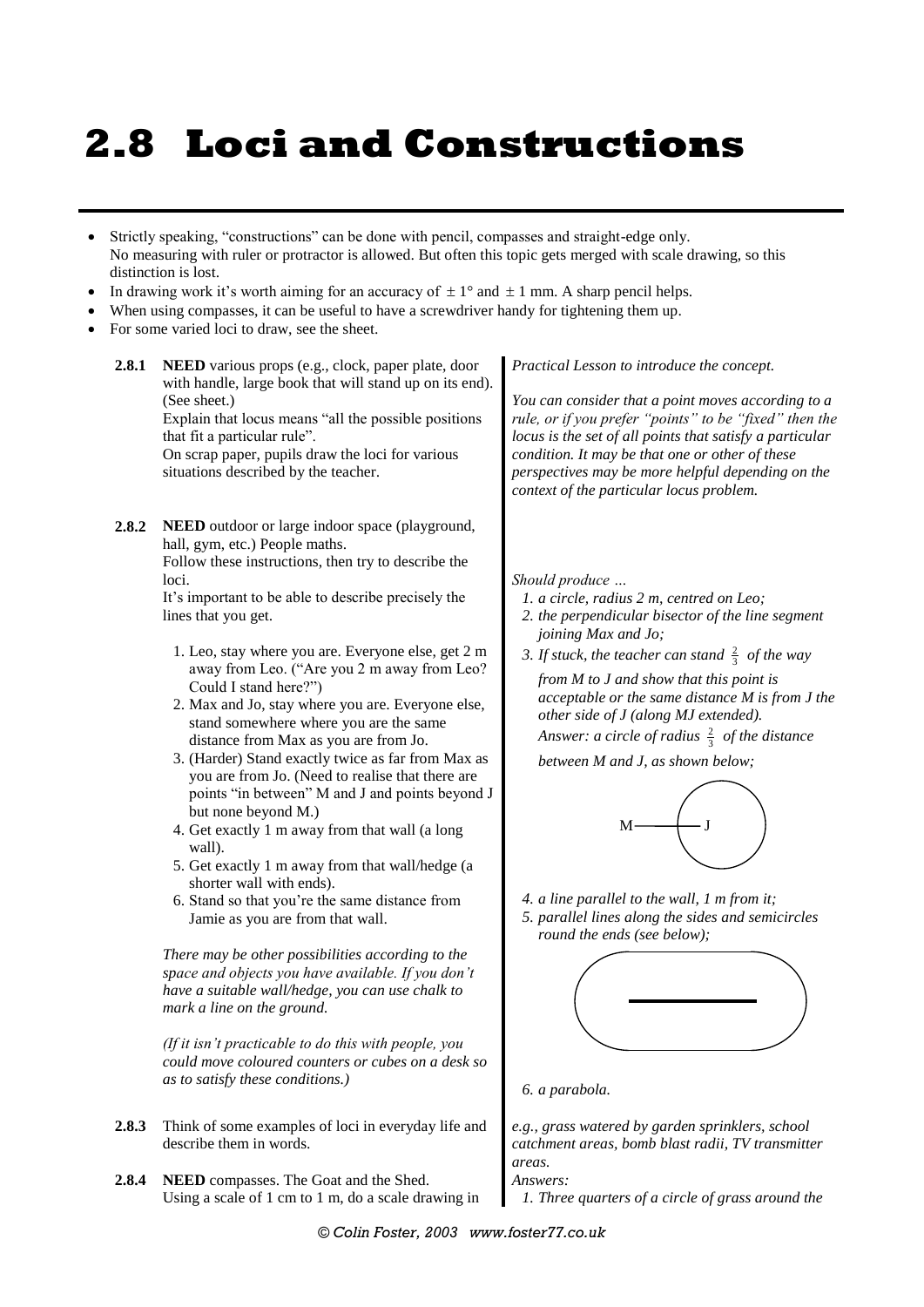the middle of the page of a rectangular shed that is 3 m by 5 m.

Do a plan view (from above).

The shed is surrounded by grass and a goat is tied up to one outside corner of the shed.

- 1. If the rope is 2 m long, shade in the grass that the goat can eat. Calculate the area of grass it can eat.
- 2. The goat would like more freedom (and grass!), so the rope is replaced by one that is 4 m long. On a new drawing of the shed, again shade in the grass that the goat can reach and calculate its area.
- 3. What happens if the length of the rope is increased to 6 m?
- 4. How long does the rope have to be to reach all the way round the shed? How much grass can the goat eat then?
- 5. (Much harder) Finally a 10 m rope is tried. How much grass can the goat eat now?

What assumptions have we made in solving these problems?

We've i*gnored the difference between the place where the rope ends and the "reach" of the goat's mouth; assumed the rope is always horizontal and the walls of the shed are vertical; assumed the rope doesn't stretch or break or get chewed through!; assumed no limits to the area beyond the shed; etc.*

**2.8.5** Cats and Dogs.

A cat and a dog don't like each other. They are kept on leads fastened to a wall at separate points. If the dog's lead is 2 m long, draw diagrams to find out where the cat's lead could be fastened and how long it could be so that the two animals would never be able to reach each other. Try different shaped areas.

Use a scale of 1 cm to 1 m.

**2.8.6** Ellipse.

Draw a circle with radius 5 cm and mark a point inside the circle about 4 cm from the centre. Fold the circle so that a point on the circumference just touches the marked point. Unfold the paper and draw a line along the fold mark. Repeat for a different point on the circumference. (Keep the point inside the circle the same.)

**2.8.7** John wants to walk from his house H to school S *via* the river (to feed the ducks) along as *short* a total distance as possible. What path should he take? (He can feed the ducks

just as well at any point along the river.)

### *shed.*

Area = 
$$
\frac{3}{4}\pi 2^2 = 9.42
$$
 m<sup>2</sup>.

*2. Along the 5 m side the situation is similar to before, but along the 3 m side the rope will reach past the next corner of the shed and will catch and the goat can then make an additional quadrant of radius 1 m (see below).*



 $Area = \frac{3}{4}\pi 4^2 + \frac{1}{4}\pi 1^2 = 38.48$   $m^2$ .

- *3. The rope catches at both corners now, so area =*   $\frac{3}{4}\pi 6^2 + \frac{1}{4}\pi 1^2 + \frac{1}{4}\pi 3^2 = 92.68$  *m*<sup>2</sup>.
- *4. 8 m to reach right round the shed, and now area*   $=\frac{3}{4}\pi 8^2 + \frac{1}{4}\pi 3^2 + \frac{1}{4}\pi 5^2 = 177.50$  *m*<sup>2</sup>.
- *5. Now the same bit of grass can be reached by the goat going clockwise or anticlockwise around the shed, so this method of calculation will overestimate the area. The true answer is about 280 m<sup>2</sup> .*

*Some of the principles of mathematical modelling again.*



*Another method for generating an ellipse is to tie string slack between two fixed points and push the string taut with a pencil. Then draw with the pencil keeping the string tight. The two fixed points are the*  foci *of the ellipse. (See "Loci" sheet.)*

*Eventually you will end up with an ellipse.*

*Answer:*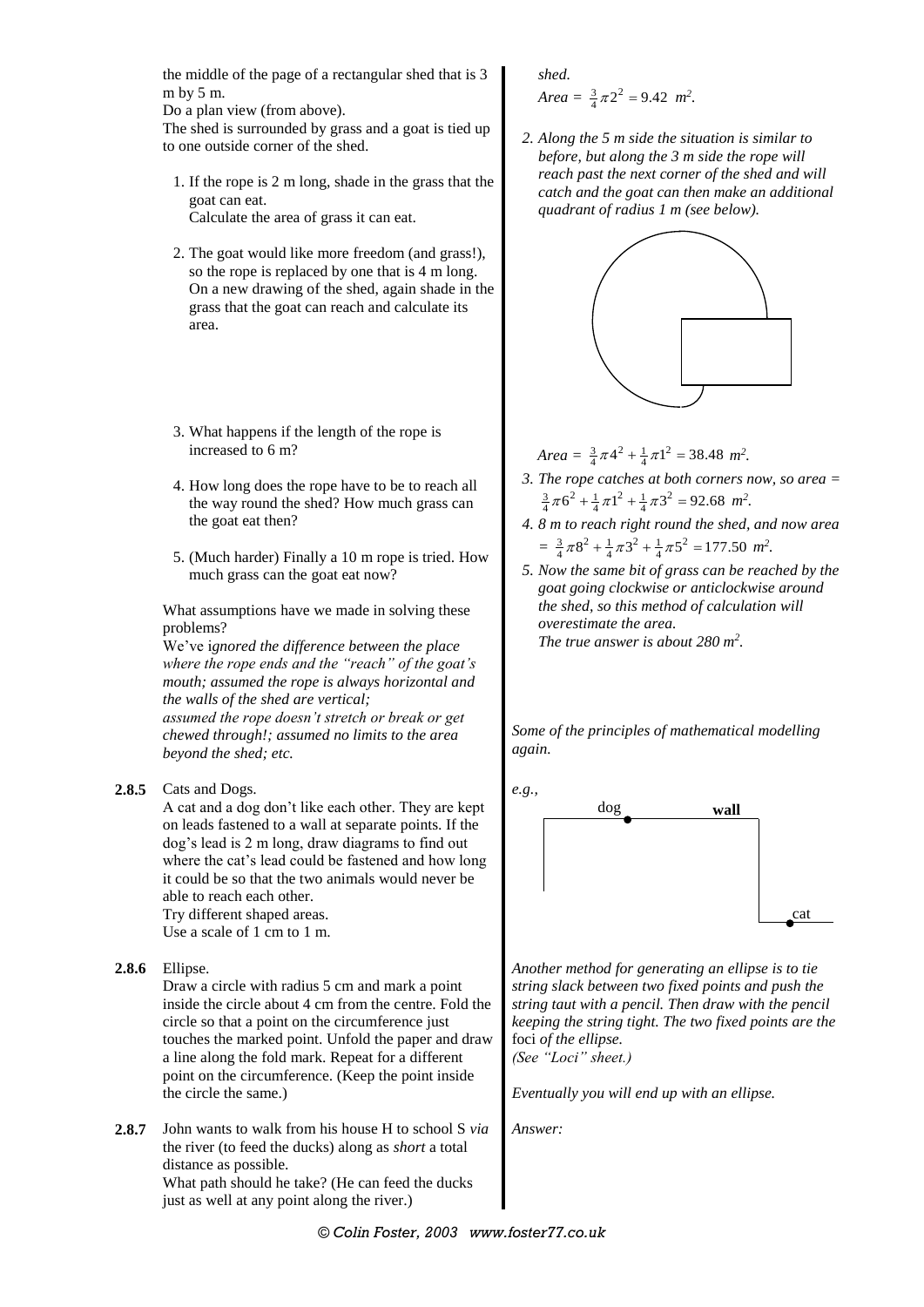**S**

### unnnnnnnnnnnnnnnnnnn

You can fix H and S at certain perpendicular distances from the river, and a certain distance apart, and try by trial and improvement to get the shortest total distance. (e.g., scale 1 cm = 100 m)

**2.8.8** There are three towns A, B and C at different distances from each other. Where should you build roads to connect the three towns so that the minimum length of road is constructed? Do a clear drawing (A, B and C can be the vertices

of any scalene triangle) and mark on the exact positions of the roads.



- **2.8.9 NEED** A4 plain paper and sticky tape. Do an accurate scale drawing of a football pitch using this information.
	- 1. The pitch should be 100 yards long and 50 yards wide.
	- 2. The centre circle should have a radius of 10 yards.
	- 3. The goal is 8 yards wide and surrounded by the 6-yard box (a rectangle 20 yards by 6 yards).
	- 4. The penalty area is the 18-yard box (a rectangle 44 yards by 18 yards).

The penalty point should be 12 yards from the goal line and half way across the width of the pitch.

**2.8.10** Drawing accurate triangles. Use compasses to draw these triangles as accurately as possible.

1. AB = 10 cm; AC = 8 cm; BC = 8 cm;



*Light travels* via *the shortest route between two points (this is what we mean by "straight"), so imagine that the river is a mirror and H is a light source. To get the reflected beam to go through S, construct S1, the reflection of S in the mirror and join H and S<sup>1</sup> with a straight line. Where this intersects the mirror is the point on the river that John should walk to.*

*Answer:*

*Two possibilities:*

- *1. If one of the angles in the triangle is*  $\geq 120^{\circ}$ , *then road should be built from this vertex to the other two;*
- *2. If none of the angles is as big as 120°, then you need to find the "Fermat Point", which when joined to each vertex makes three lines all at 120° to each other. One way of finding this point is to construct equilateral triangles on each side of the original triangle and join the outermost vertices of these to the opposite vertices of the original triangle. Where the lines cross is the Fermat Point. See diagram on the left.*

*The Fermat point is F. The roads should be built along AF, BF and CF.*

*You could use three sheets of A4 paper taped together and a scale of 1 cm for every 2 yards.*

*Green paper adds a bit of realism!*

*Pupils could of course research the measurements for other kinds of pitches and draw those if they prefer.*

*Answers:*

- *1. isosceles: A = B = 51.3°; C = 77.4°;*
- *2. r-angled: A = 36.9°; B = 53.1°; C = 90.0°;*
- *3. obt-ang: A = 49.5°; B = 22.3°; C = 108.2°;*

*© Colin Foster, 2003 www.foster77.co.uk*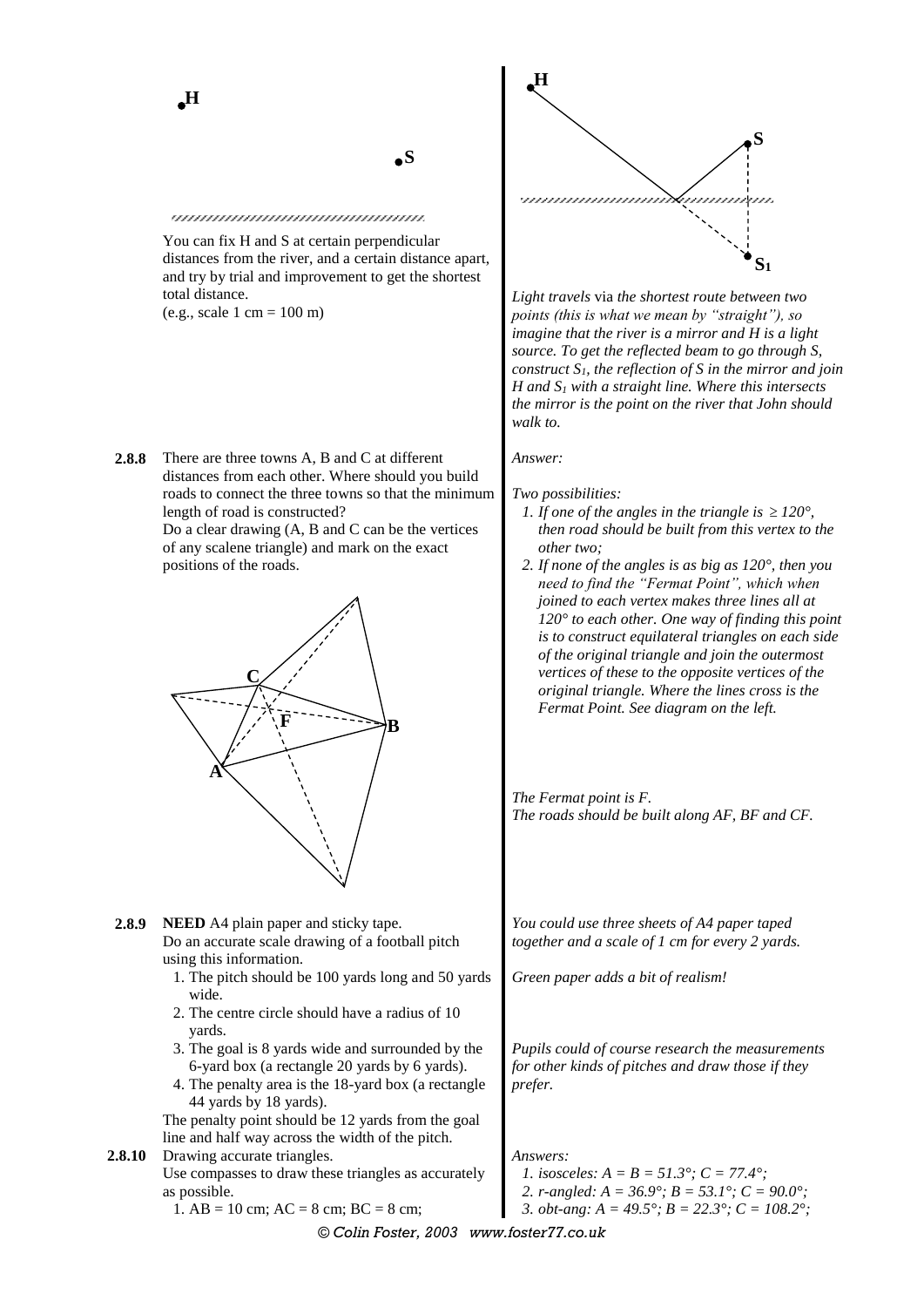2.  $AB = 10$  cm;  $AC = 8$  cm;  $BC = 6$  cm; 3. AB = 10 cm; AC = 4 cm; BC = 8 cm; 4.  $AB = 10$  cm;  $AC = 4$  cm;  $BC = 5$  cm.

*Pupils can check the accuracy of their drawings by measuring the angles. Exact values are given on the right.*

**2.8.11** Drawing Polygons with Compasses. Pupils first need to train their compasses to behave properly, so it's worth starting by making sure everyone can draw a circle and get a single clean smooth line (no wobbles).

### **1. Regular Hexagon** – the easiest.

Draw a circle of radius 5 cm in the middle of the page. Keep the compasses open at 5 cm. Put a mark on the circumference at the top of the circle. Put the compass point here and mark off the two points the pencil reaches to on the circle. Repeat at those points until you have 6 equally spaced points round the circle. Join them up with a ruler.

**2. Regular Pentagon** – need to be good at following instructions! (See diagram right.)

Draw a circle of radius 5 cm in the middle of the page. Draw two perpendicular diameters (horizontal and vertical).

Set the compasses to a radius of 2.5 cm. With centre A (mid-point of horizontal radius, see right) and radius AB draw an arc that cuts the circumference at B and the horizontal diameter at C.

Then draw an arc centred at B with radius BC to cut the circumference twice. This distance (BC) is the length of the side of the regular pentagon, so step this round the circumference and join up the points.

### **3. Regular Octagon** – not too hard.

Draw a square with sides 8 cm and draw in the diagonals. Set the compasses to a radius of half the diagonal (the distance from a vertex to the centre of the square) and draw an arc centred on one of the vertices so that it crosses the two adjacent sides. Repeat for the other three vertices and join up the 8 crossing points with a ruler (see right).

### **2.8.12** Constructions with compasses:

- 1. Perpendicular Bisector of a line segment: all the points that are the same distance from one end of the given line as they are from the other;
- 2. Angle Bisector of two non-parallel lines: the line that makes the same angle with each of the starting lines.

*4. no such triangle because in any triangle the sum of the two shorter sides must be more than the longest side (the shortest distance from A to B must be the line AB, so AC and BC together must come to more than this, otherwise it won't join up).*

*This can make good display work.*



*To draw the perpendicular diameters, pupils could use the grid lines if using squared paper; otherwise need to do a perpendicular bisector.*

*Could bisect the radius to get the 2.5 cm, or "cheat" by measuring with a ruler!*



*This makes use of the fact that the diagonals of a rhombus bisect each other. It doesn't matter how far the compasses are opened so long as it's more than half the distance between the two starting points and it doesn't alter.*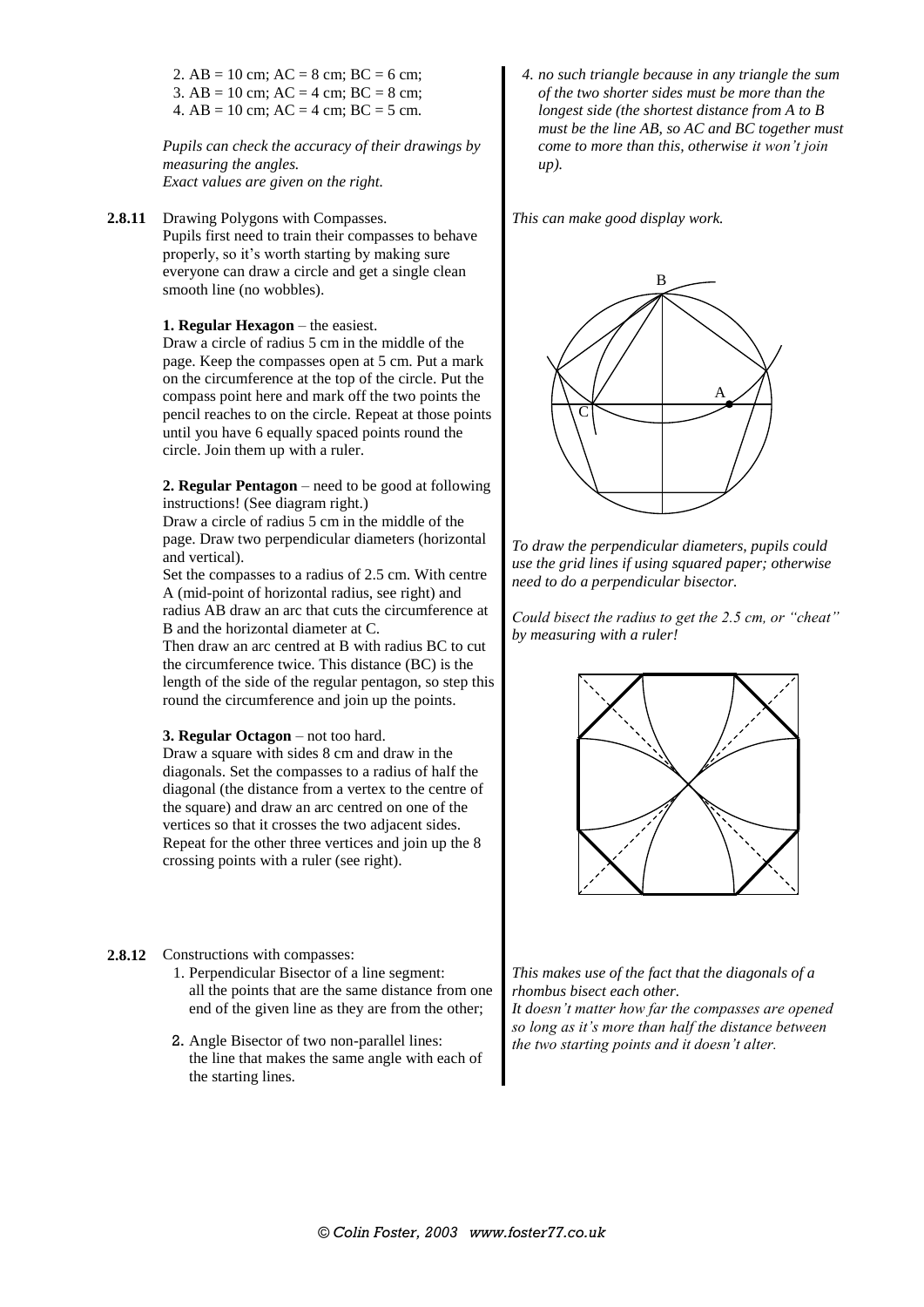# *Loci*

Try to sketch these loci as carefully as you can.

- **1** The locus of a point on the front tip of an aeroplane as it comes in to land.
- **2** The locus of a white dot of paint on the moving end of the minute hand on a clock. What if the dot of paint is only half way along the minute hand?
- **3** The locus, viewed from above, of a point on the door handle when I open the door.
- **4** The locus of a ball thrown over a wall.
- **5** The locus of a point on the rim of a bicycle wheel as the bicycle moves without slipping along a flat horizontal road at a steady speed. What would happen if the bicycle speeded up?
- **6** The locus of a point on the flange of a train wheel as the train moves along a flat horizontal track at a steady speed.
- **7** The locus of a point part-way along one of the spokes of a bicycle wheel as the bicycle moves along a flat horizontal road at a steady speed.
- **8** The locus of a point on the circumference of a circle as it rolls (without slipping) around another circle that is the same size. e.g., try rolling a 10 p coin around another one.
- **9** The locus of a point whose total distance from two fixed points is a constant. e.g., tie a slack piece of string between the two points and use a pencil to make the string taut – draw with the pencil, keeping the string taut.
- **10** The locus of the points all the way along a uniform (same all the way along) rope suspended between two horizontal points high enough so the rope doesn't touch the ground.
- **11** The locus of a point on the top right corner of a book as the book "rolls" (without slipping) along a table. Draw this one as accurately as you can. You could take the book as being 15 cm wide by 20 cm high (i.e., a 3:4 ratio of width to height). Its thickness doesn't matter so long as it is thick enough to stand up without falling over.
- **12** The locus of a point mid-way along a ladder as the ladder slides down from a vertical position against a wall until it is horizontal. (The top of the ladder slides down the wall; the bottom of the ladder slides along the ground.)

What other loci can you think of and sketch?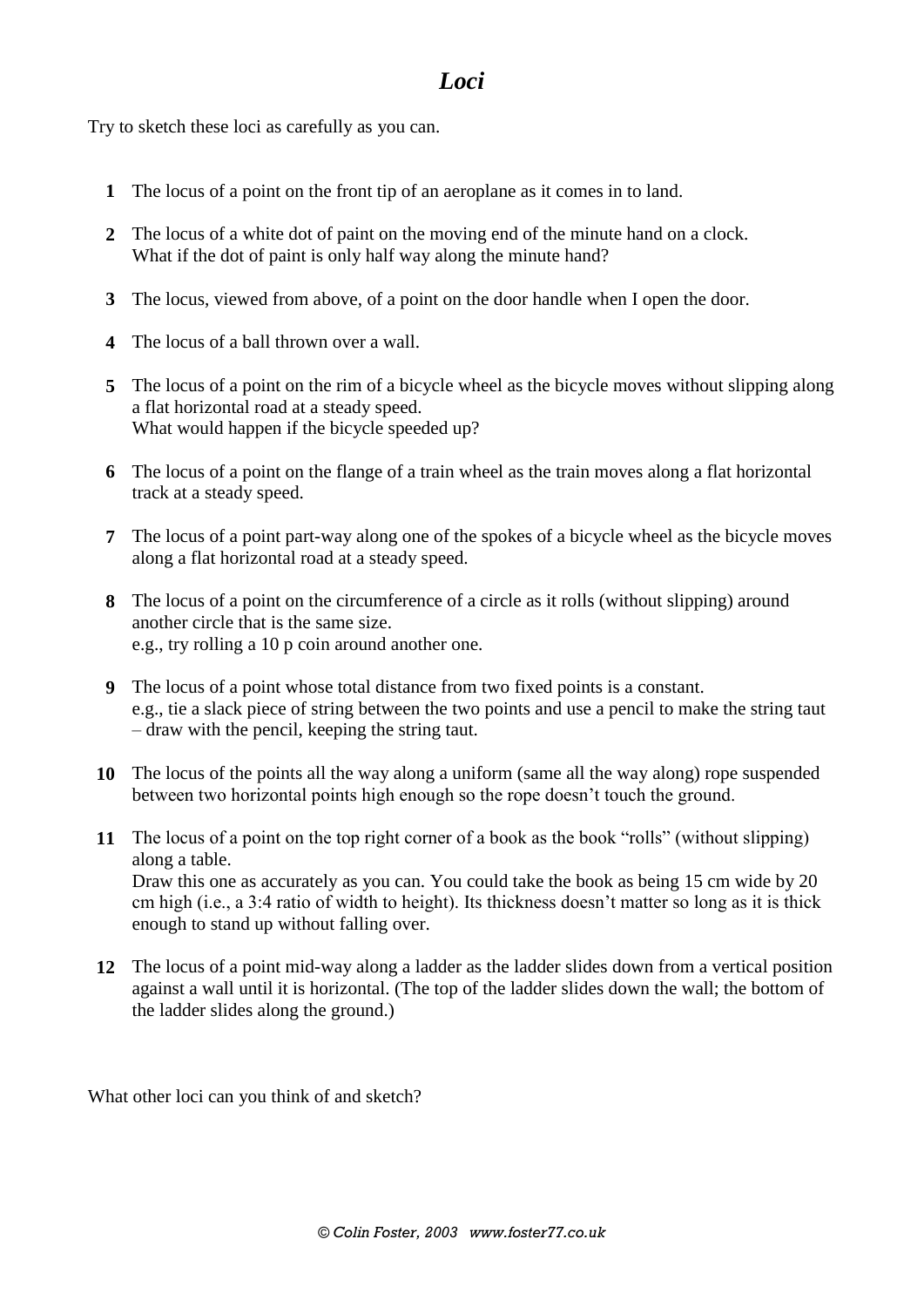## *Loci* **ANSWERS**



**3** Door handle as the door opens: roughly a quarter of a circle. (Some pupils will think it's a straight line.)



**5** Bicycle wheel: point on the rim



(You can demonstrate this with a plate marked with a dot and rolled along a table – when the dot touches the table it doesn't slide backwards, so there are no loops.)

Called a **cycloid**. Looks a bit like a row of semicircles but isn't.

If the bicycle speeded up, it would make no difference to the curve, although the later parts would get drawn faster.

The cycloid has lots of interesting properties; e.g.,

- it's the strongest shape for the arch of a bridge; • the area under each "hump" is 3 times the area of
- the bicycle wheel;

• if you turn the shape upside down and roll a marble down the inside it takes the same amount of time to reach the bottom wherever you start it from – it's also the solution to the "brachistochrone problem": what path should a particle roll down to get from one point to a lower point in the shortest possible time?

The parametric equations are  $x = r(\theta - \sin \theta)$  and  $y = r(1 - \cos \theta)$ , where  $r > 0$ .

**1** Aeroplane landing: something like this **2** Dot on the end of the minute hand of a clock: a circle of radius equal to the length of the minute hand and centred on the middle of the clock.

> If the dot were only half way along, the circle would have the same centre but half the radius.

**4** Ball thrown over a wall:



The curve is part of a *parabola* The equation is  $y = ax^2 + b$ ,  $a > 0$ .

**6** Train wheel: point on the flange



Called a **prolate cycloid**.

This is the solution to the following puzzle: If a train is travelling from London to Edinburgh, what points on the train are (at a given instant) moving towards London?

(Assume that the train keeps going throughout the journey.)

Answer: points on the flanges of the wheels. (Passengers walking down the train will still be heading towards Edinburgh because their speed relative to the carriage will be tiny compared with the speed of the train.)

The parametric equations are  $x = r\theta - d\sin\theta$ and  $y = r - d \cos \theta$ , where  $d > r$ .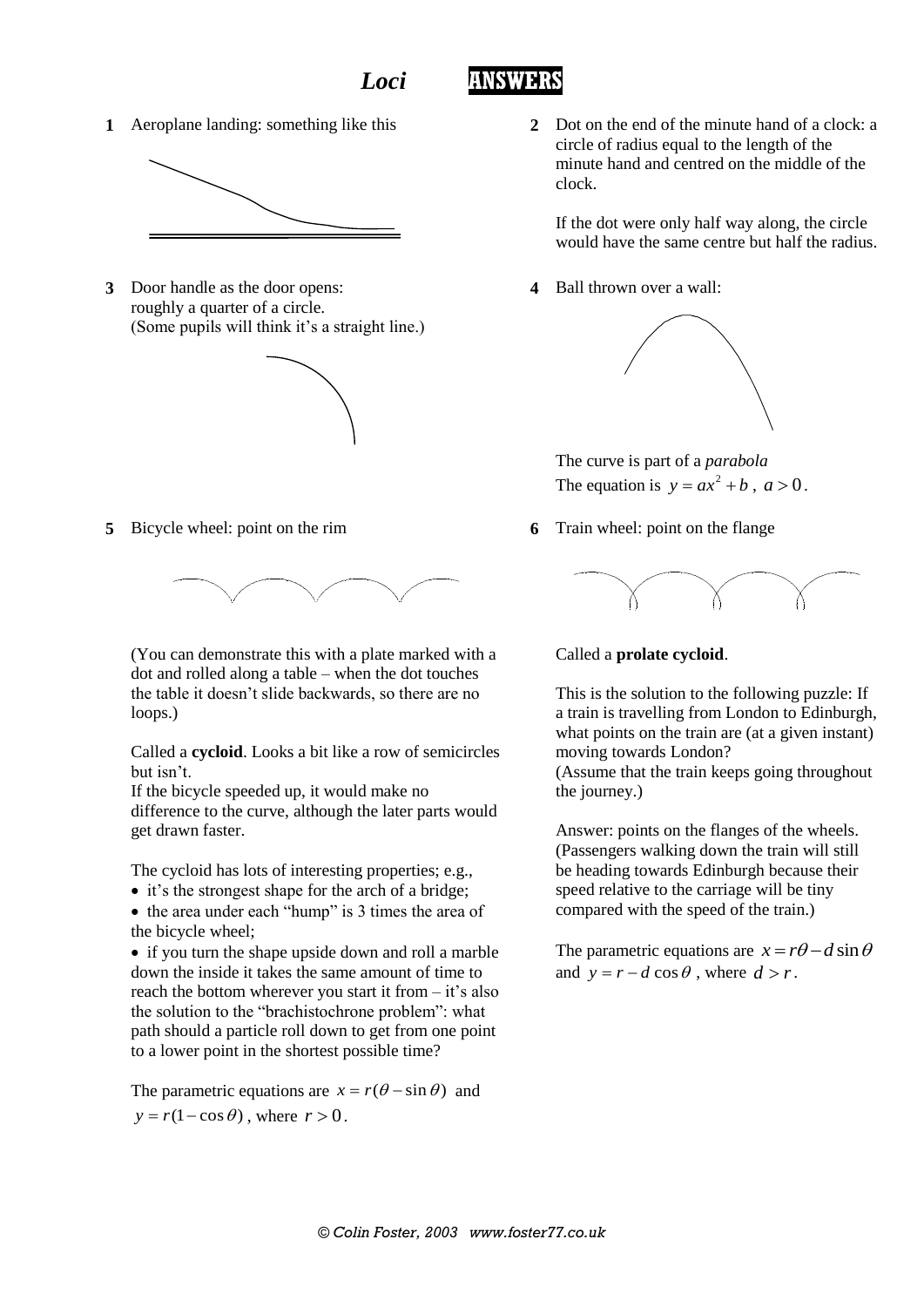# *Loci (continued)* **ANSWERS**

**7** Bicycle wheel: point part-way along one of the spokes



Called a **curtate cycloid**.

The parametric equations are  $x = r\theta - d\sin\theta$  and  $y = r - d \cos \theta$ , where  $0 < d < r$ .

**9** Pencil and string: an **ellipse**.



The parametric equations are  $x = a \cos \theta$  and  $y = b \sin \theta$ ,

and the Cartesian equation is  $\frac{x^2}{a^2} + \frac{y^2}{b^2} = 1$  $\frac{x^2}{a^2} + \frac{y^2}{b^2} = 1$ .

An alternative definition of an ellipse is "the locus of a point which moves so that the ratio of its distance from a fixed point to its perpendicular distance from a fixed line is a constant <1". The fixed point is called the *focus* and the fixed line the *directrix*.

**11** Corner of book balanced on its end as it "rolls" along the table: (It helps to draw in the positions of the book at each stage.)



The book is moving from left to right. After it rotates 90°, the next rotation is about the dot, so this point doesn't move. Notice that in the final 90° rotation the dot moves *above* the height of its final position.

The radii of the arcs are 20 cm, 15 cm and  $\sqrt{15^2 + 20^2} = 25$  cm (Pythagoras' Theorem, a 5 times enlargement in cm of a 3-4-5 triangle).

**12** Mid-point of ladder as it slides (not tips) from against a vertical wall until it is horizontal. The locus is a quarter of the circumference of a circle with radius half the length of the ladder.





Called a **cardioid** (means "heart-shaped", like "cardiac").

The polar equation is  $r = 2a(1 \pm \cos \theta)$ .

**10** Rope suspended between two points:



Called a **catenary**. Looks a bit like a parabola but it isn't. The equation is  $y = a \cosh(\frac{x}{a})$ .